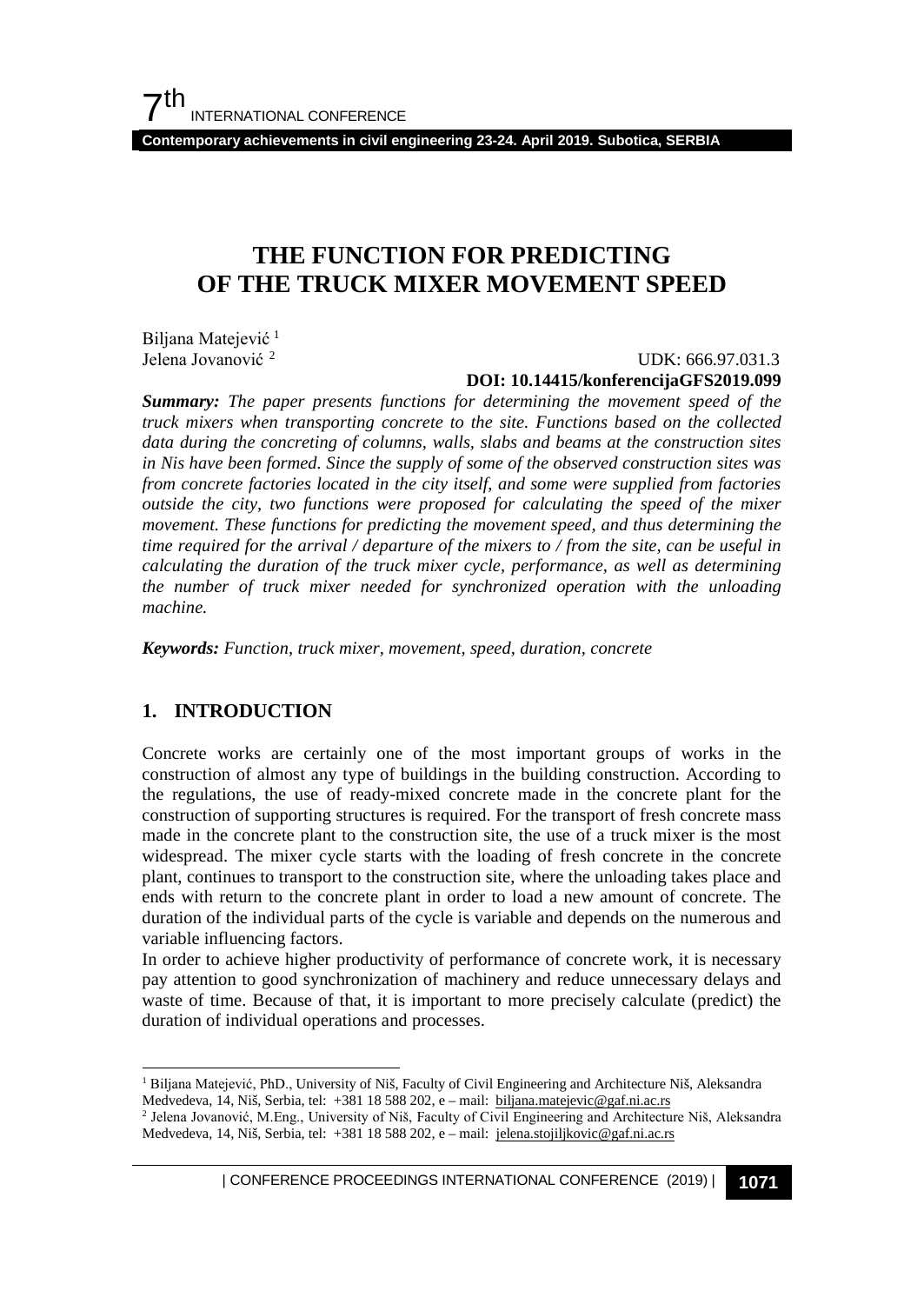# $\overline{\phantom{a}}$ . МЕЂУНАРОДНА КОНФЕРЕНЦИЈА

#### **Савремена достигнућа у грађевинарству 23-24. април 2019. Суботица, СРБИЈА**

The paper proposes functions for determining the speed of movement of truck mixer when transporting concrete to the construction site, as part of the cycle of its work. Based on the collected data during the concreting of columns, walls, slabs and beams at the construction sites in Nis, functions were formed. Since the supply of some of the observed construction sites was from concrete plants located in the city itself, and some were supplied from concrete plants outside the city, two functions were proposed for calculating the speed of the truck mixer movement.

#### **2. TRUCK MIXER**

Truck mixer is a transportation means for the transportation of fresh concrete from the concrete plant to the construction site. Calculation of the practical performance of truck mixers, as machines with cyclic way of work, is of great importance for determining more realistic duration of work on the site, and hence the greater accuracy of the work plans. It is especially important that it is more accurate to calculate the duration of the work cycle, as an important data in the procedure for calculating the practical performance.

In the literature, the most frequent way to calculation of the transport vehicle operation cycle duration, so and the truck mixer, is calculated as the sum of the time needed for loading, travelling of full truck mixer, unloading and returning an empty vehicle [4]:

$$
t_c = t_u + t_o + t_i + t_p \qquad [min]
$$
 (1)

where:

 $t<sub>u</sub>$  – time required to loading truck mixer (min)

 $t_0$  – time required to travelling of full truck mixer (min)

 $t_i$  – time required to unloading truck mixer (min)

 $t_p$  – time required to returning an empty truck mixer (min)

The departure time and the return of the mixer depends on the transportation distance and the average speed of movement [4]:

$$
t_o = \frac{L}{V_o}; \qquad t_p = \frac{L}{V_p} \qquad [min]
$$
 (2)

where:

 $L$  – transportation distance (km)

 $V_0$ ,  $V_p$  – speed of departure/return od truck mixer (km/h)

As the transport distance is measurable and known size, in order to determine the exact duration of the concrete transport, it is necessary to predict the average speed of the vehicle. Speed of movement is variable size and depends on a large number of factors, such as:

- the movement of the truck mixer (driving through the city or the out of the sity)
- vehicle condition (age, reliability, maintenance, size, type, ...)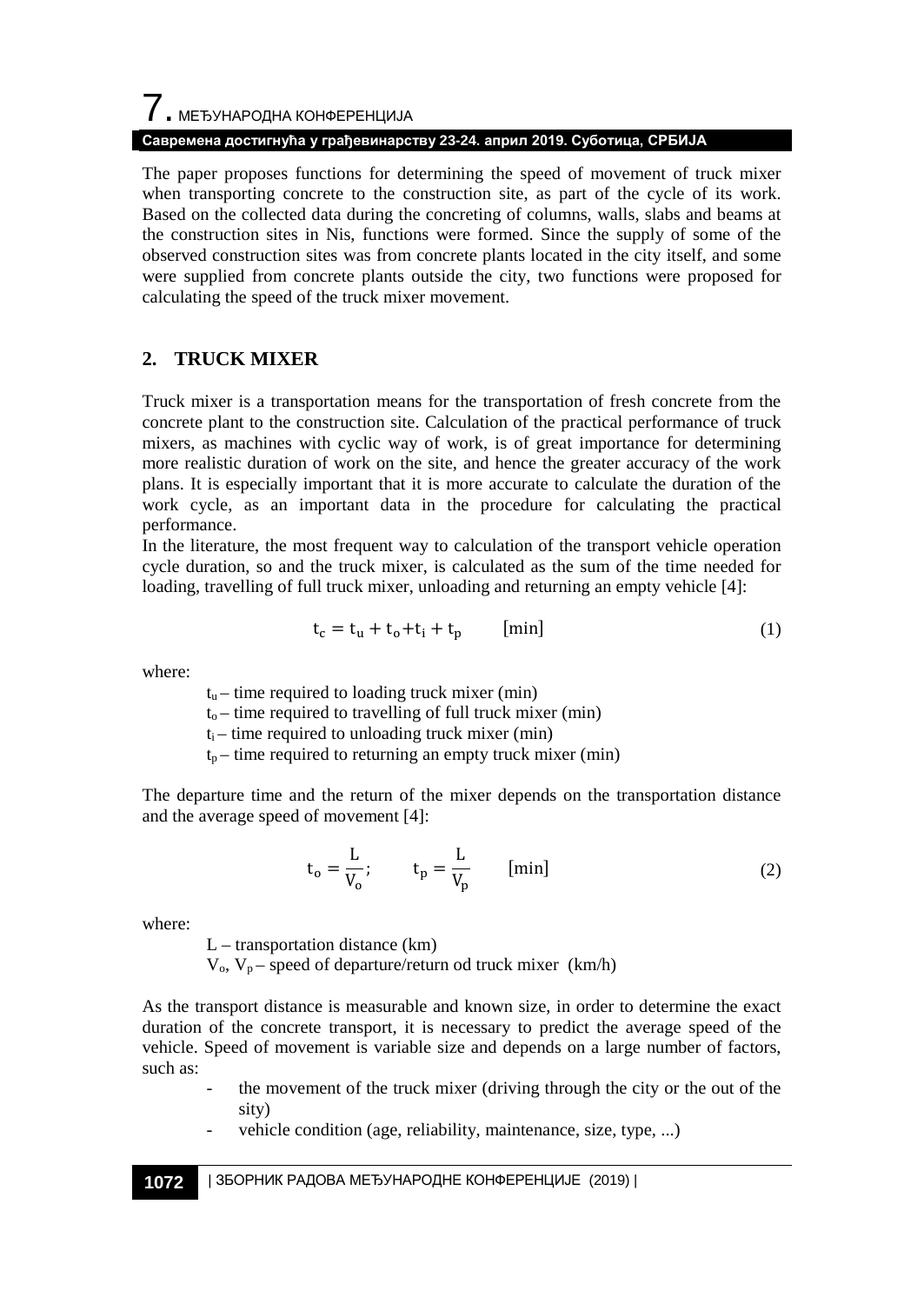#### **Contemporary achievements in civil engineering 23-24. April 2019. Subotica, SERBIA**

- condition of the road (type of roadway, road condition, ...)
- time interval (time of day, week, year, ...)
- driver's competence (experience, training, motivation, ...)
- weather conditions (summer, winter, precipitation, ...), etc.

In accordance with our regulations, the transport of concrete by truck mixer, must not be longer than 30 min, in order to preserve its designed quality [3].



*Figure 1. Transport of concrete by truck mixer throught the city*

In order to more accurately calculate the duration of the work cycle, and therefore the practical performance of the truck mixer, the idea was that instead of assuming the average speed of movement, a function would be determined to better represent of the truck mixer movement average speed. A part of the database collected for the purpose of studying the productivity of the concreting process [2] was used to determine the function. Data on the duration of the transport of concrete from the concrete plant to the construction site, were obtained through a multi-month long recording of the concreting process at the construction sites in Niš.

## **3. THE FUNCTION FOR PREDICTING OF THE TRUCK MIXER MOVEMENT SPEED**

Monitoring the process of concreting consisted of recording the time needed in specially prepared forms. The time of the truck mixer arrival on the construction site was recorded, and the delivery time from the concrete plant was taken from the delivery note (Figure 2). Based on this, the duration of the concrete transport was calculated.

The collected data were divided into two groups depending on the route that the truck mixers were moving: transport through the city and transportation outside the city. It has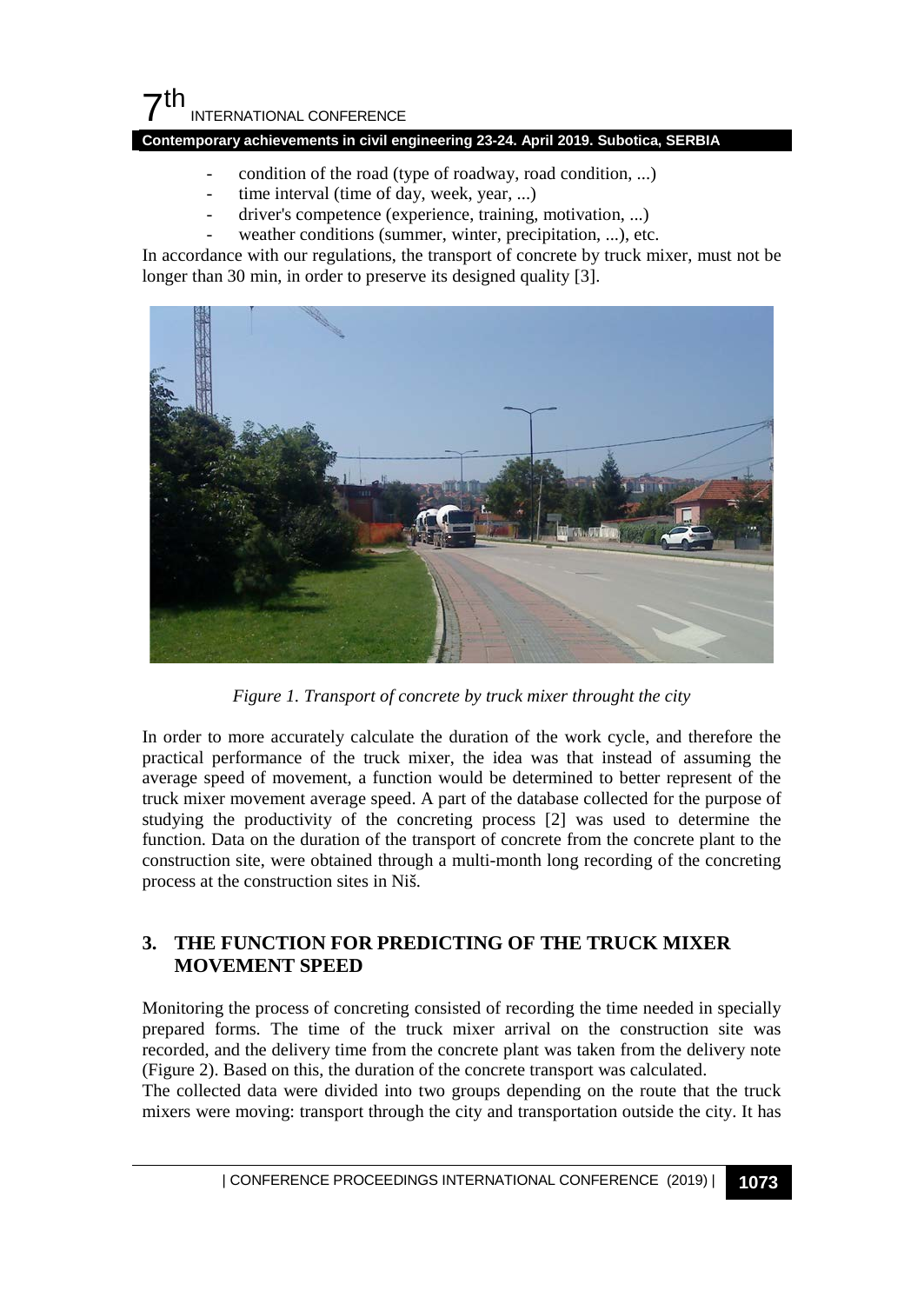**Савремена достигнућа у грађевинарству 23-24. април 2019. Суботица, СРБИЈА**

been noted that different average speeds are achieved for these two ways; less speeds were realized, of course in the first case, due to traffic lights, intersections, city crowds, etc.

Based on the distance of the corresponding concrete plant from the observed construction site and the achieved transport time, the speed of the truck mixer movement was calculated, sorted in relation to the transport route, and the corresponding theoretical probability distribution functions were obtained.

|                                                                                                                         |                                                            |                                 | PUT INŽENJERING<br>DRUŠTVO SA OGRANIČENOM ODGOVORNOŠĆU ZA<br>PROIZVODNJU, NISKOGRADNJU I TRANSPORT                                                                      |                       | <b>FABRIKA BETONA</b><br>UL Knigzlevačka bb.                        | 18000 N/S.                                                        | Tel. 018/575-574; 215-355; Fax: 576-600; PIB: 101007212<br>www.putinzenjering.com; e-mail: bbaza@putinzenjering.com<br><b>SRBIJA</b> |                              |
|-------------------------------------------------------------------------------------------------------------------------|------------------------------------------------------------|---------------------------------|-------------------------------------------------------------------------------------------------------------------------------------------------------------------------|-----------------------|---------------------------------------------------------------------|-------------------------------------------------------------------|--------------------------------------------------------------------------------------------------------------------------------------|------------------------------|
| PREVOZ KOP                                                                                                              | <b>KUPAC</b><br><b>GRADILISTE (OBJEKAT):</b><br>DOM VOJSKE |                                 |                                                                                                                                                                         |                       | OTPREMNICA BR 6059<br>DATUM : 2 3 09 2014<br>VREME UTOVARA : 15 CIO |                                                                   |                                                                                                                                      |                              |
| Vista betona<br>MR                                                                                                      | Izdata količina<br>(M3)                                    | zmo                             | Maksimaino Mero sieganja<br>cm                                                                                                                                          | Dolozak na<br>objekat | Početok<br><b>istovara</b>                                          | Krat<br>Istavara                                                  | Vozilo                                                                                                                               | Dozaža tv.                   |
| 30/3<br>PUMPANI                                                                                                         | 70                                                         |                                 |                                                                                                                                                                         | 56<br>$\sqrt{5}$      | $AC^{\prime\prime}$                                                 | AC                                                                | 45 098 10                                                                                                                            |                              |
| Izdo                                                                                                                    |                                                            | L.K.BR                          | - od momenta spravljanja beton mora biti ugrađen najviše za<br>- izradu i negu probnih betanskih tela raditi prema standardima JUS ISO 2736-2<br>Preuzeo vozač: [// /w/ |                       | Na objektu primio :                                                 | L.K.BR.                                                           |                                                                                                                                      |                              |
| Vozač u načelu nema pravo da beforiu dodaje<br>dodatriu vodu. Sve naknadne promene betona<br>osicioadaiu nas garancije. |                                                            |                                 | Naknadni dodatak<br>Mesto dodovania :<br>Vieme dodovanja                                                                                                                |                       | Dodota količina<br><b>Itara</b> /<br><b>VOZBO</b>                   | max. Dodata količina<br><b>Dodata količina</b><br>Vieme dodavanja | Dodatak tečnog sredstva / naknadno doziranje                                                                                         | litara /<br><b>Illigeo /</b> |
| Na hitan zahlev primapca<br>dodata količina vode. (nema<br>garancie isparučioca)                                        |                                                            | Litara / Vozilo<br>$LBox / m^2$ | Oznaka:                                                                                                                                                                 |                       |                                                                     | tredstva:                                                         | Konvistentnost pre/posle dodavanja tečnog                                                                                            |                              |
| Ime / Potpis                                                                                                            |                                                            |                                 | Ime / potpis stručnog kontrolora                                                                                                                                        |                       |                                                                     |                                                                   |                                                                                                                                      |                              |

*Figure 2. The delivery note for concrete transport by truck mixer*

After statistical processing, for the transport of concrete to the construction site in case of driving through the city, it wasobtained that is the best to present the speed of movement by the Beta4 distribution function [1]:

$$
g(x) = \frac{1}{B(a,b)} \frac{(x-c)^{a-1}(d-x)^{b-1}}{(d-c)^{a+b-1}}, \quad c \le x \le d
$$
 (3)

where:

a,b  $(a>0, b>0)$  – shape parameters,

c, d (c, d∈R, c<d) – the smallest and greatest value of the random variable.

In the case of driving outside of the city, it was obtained that it is the best to present the speed of movement, also with the Beta4 distribution function, with different parameter values.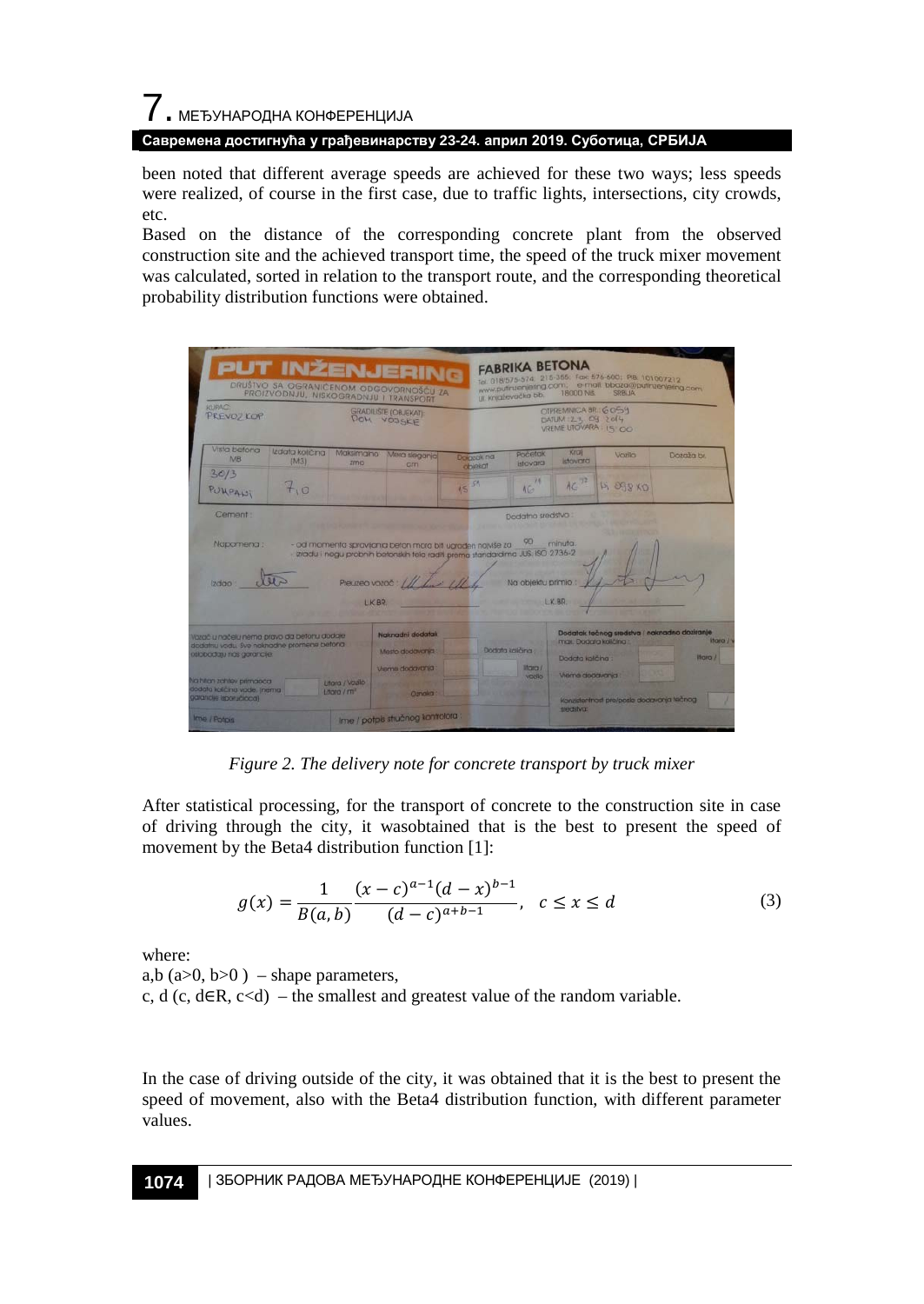**Contemporary achievements in civil engineering 23-24. April 2019. Subotica, SERBIA**

The Beta4 function serves to describe various events that are characterized by random quantities whose values are in the final interval [1].

*Table 1. Theoretical distribution of probability for the achieved speed of transport through the city*

| <b>Distribution</b> | p-value  |  |
|---------------------|----------|--|
| Beta4               | 0.834    |  |
| Chi-square          | < 0.0001 |  |
| Erlang              | < 0.0001 |  |
| Exponential         | < 0.0001 |  |
| Fisher-Tippett (1)  | < 0.0001 |  |
| Fisher-Tippett (2)  | 0.062    |  |
| Gamma (1)           | 0.012    |  |
| Gamma (2)           | 0.696    |  |
| GEV                 | 0.823    |  |
| Gumbel              | < 0.0001 |  |
| Log-normal          | 0.723    |  |
| Logistic            | 0.630    |  |
| Normal              | 0.738    |  |
| Normal (Standard)   | < 0.0001 |  |
| Student             | < 0.0001 |  |
| Weibull (1)         | < 0.0001 |  |
| Weibull (2)         | 0.715    |  |
| Weibull (3)         | 0.782    |  |

| Table 2. Testing of the superposition |
|---------------------------------------|
| between the empirical and theoretical |
| Beta4 distribution of probabiliy      |

| Kolmogorov-Smirnov<br>test: |       |  |
|-----------------------------|-------|--|
| D                           | 0.074 |  |
| p-value                     | 0.834 |  |
| alpha                       | 0.05  |  |

*Table 3. Parameters of Beta4 distributionof probability*

| Parameter | Value  | Standard<br>error |
|-----------|--------|-------------------|
| a         | 1.546  | 0.247             |
| h         | 1.574  | 0.252             |
| C.        | 14.828 | 0.314             |
| d         | 24.101 | 0.000             |

The zero hypothesis was tested: the empirical distribution considered has the characteristics of the Beta4 distribution and the alternative hypothesis: the considered empirical distribution has no Beta4 characteristic. Based on the Kolmogorov-Smirnov test (Table 2), as p-value is 0.834 far greater than  $\alpha = 0.05$  (Table 1), the zero hypothesis is accepted at a confidence level of 95% [5]. The risk of rejecting the zero hypothesis if it is true is 83.36%. Table 3 gives the parameters of the Beta4 distribution for the achieved speed of movement.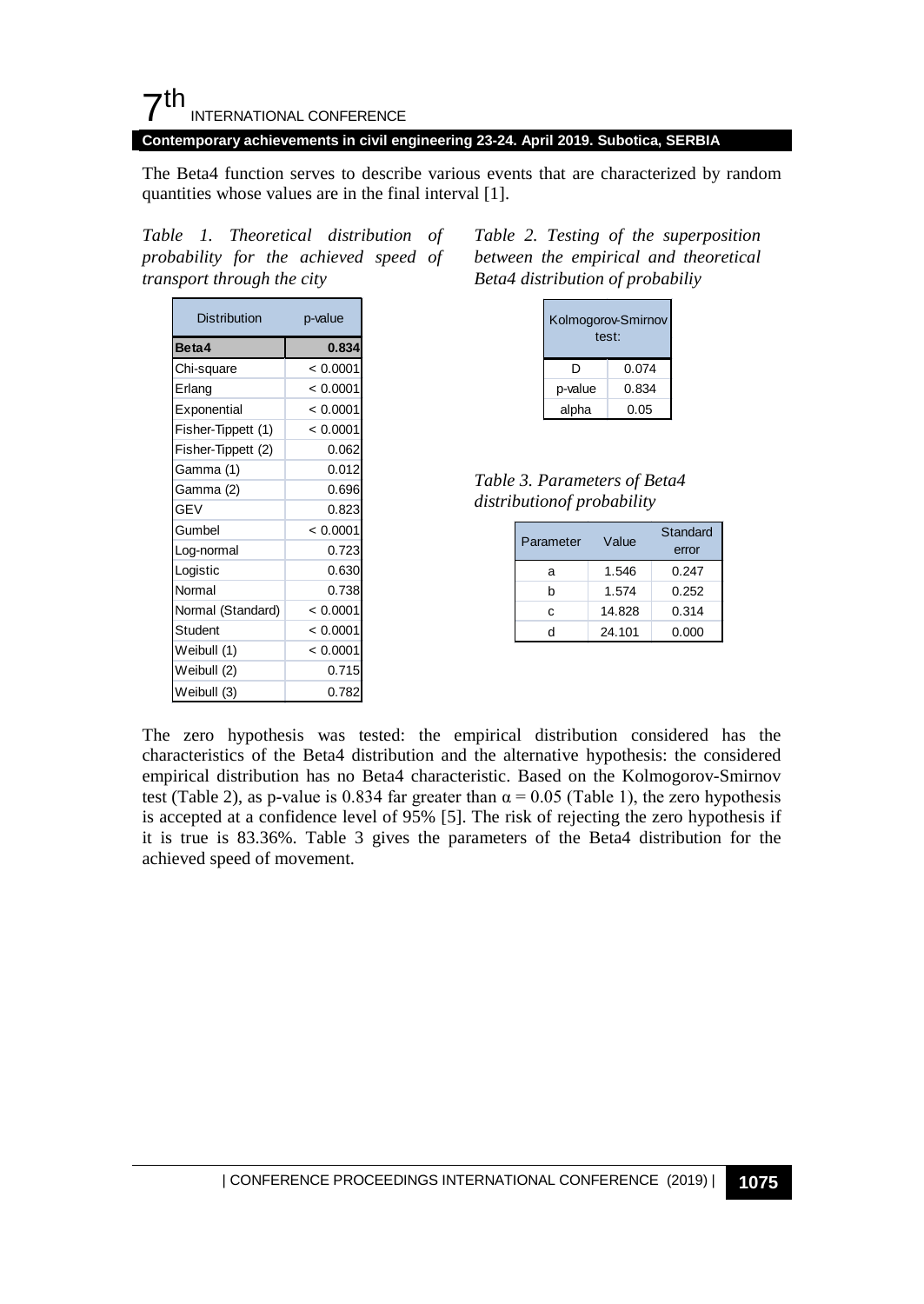**Савремена достигнућа у грађевинарству 23-24. април 2019. Суботица, СРБИЈА**



Observed and theoretical frequencies

*Figure 3. Frequencies of the achieved speed of movement through the city and theoretical values of Beta4 distribution probability*

Figure 3 shows the frequency of the achieved speed when moving the truck mixer in city driving and the theoretical values based on the considered function.



*Figure 4. Histogram of distribution of probability the speed movement realized through the city and the theoretical values of the Beta4 distribution*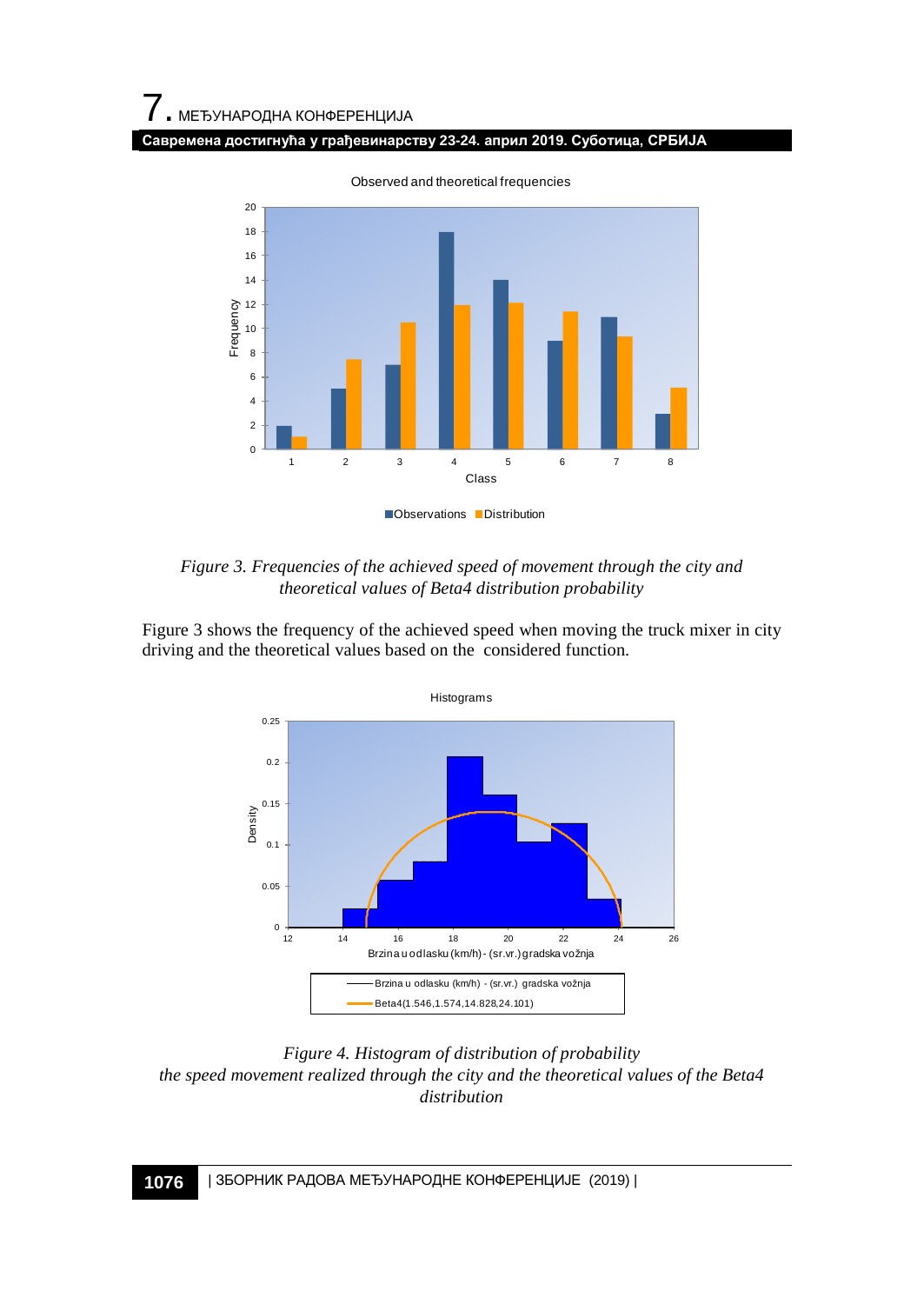#### **Contemporary achievements in civil engineering 23-24. April 2019. Subotica, SERBIA**

Figure 4 presents the histogram of the probability of the achieved speed and the curve of the Beta4 function in the case of city driving, while Figure 5 shows a cumulative view for the same probability. It can be noted that a good agreement of the empirical distribution with theoretical is achieved, as confirmed by previous tests.



Cumulative distributions

*Figure 5. Cumulative presentation of the superposition of empirical and theoretical values of the realized movement speed through the city*

In the case of driving outside of the city, the movement speed is the best to present, also with the Beta4 distribution function, with different parameter values (Table 6).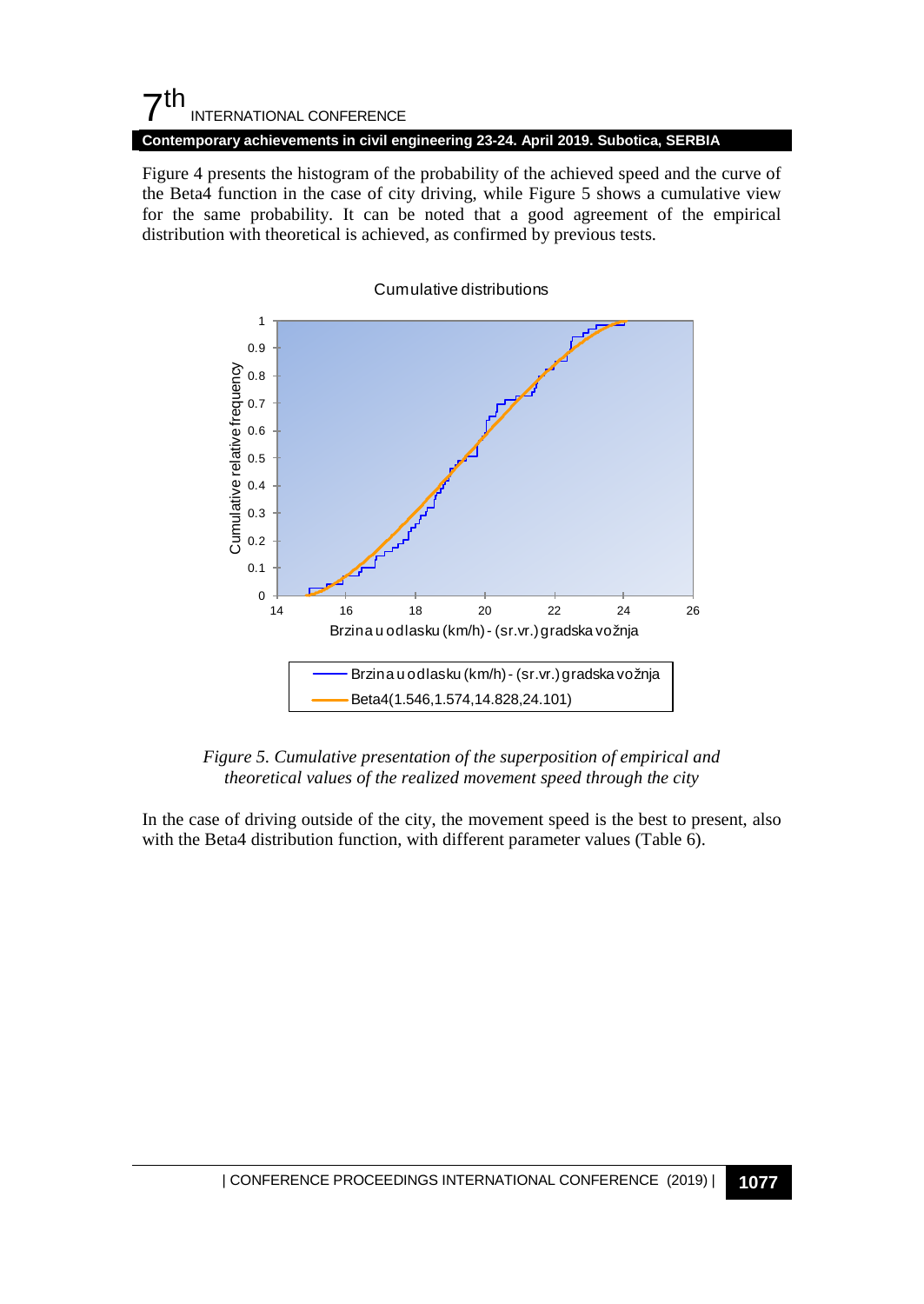## 7. МЕЂУНАРОДНА КОНФЕРЕНЦИЈА

#### **Савремена достигнућа у грађевинарству 23-24. април 2019. Суботица, СРБИЈА**

*Table 4. Theoretical distribution of probability for the achieved speed of transport outside of the city*

> Distribution p-value **Beta4 0.887** Chi-square 0.240 Erlang < 0.0001 Exponential < 0.0001 Fisher-Tippett  $(1)$  < 0.0001 Fisher-Tippett (2) 0.096 Gamma (1) 0.033 Gamma (2) 0.389 GEV 0.612 Gumbel < 0.0001 Log-normal 0.395 Logistic 0.538 Normal 0.548 Normal (Standard) < 0.0001 Student < 0.0001 Weibull (1)  $\vert$  < 0.0001 Weibull (2) 0.644 Weibull (3) 0.465

*Table 5. Testing of the superposition between the empirical and theoretical Beta4 distribution of probability*

|         | Kolmogorov-Smirnov<br>test: |  |  |  |
|---------|-----------------------------|--|--|--|
| D       | 0.100                       |  |  |  |
| p-value | 0.887                       |  |  |  |
| alpha   | 0.05                        |  |  |  |

#### *Table 6. Parameters of Beta4 distribution of probability*

| Parameter | Value  | Standard<br>error |
|-----------|--------|-------------------|
| a         | 0.934  | 0.216             |
| h         | 0.916  | 0.211             |
| c         | 20.960 | 1.516             |
| d         | 54.327 | 0.000             |

#### Observed and theoretical frequencies



*Figure 6. Frequencies of the achieved speed of movement outside of the city and theoretical values of Beta4 distribution probability*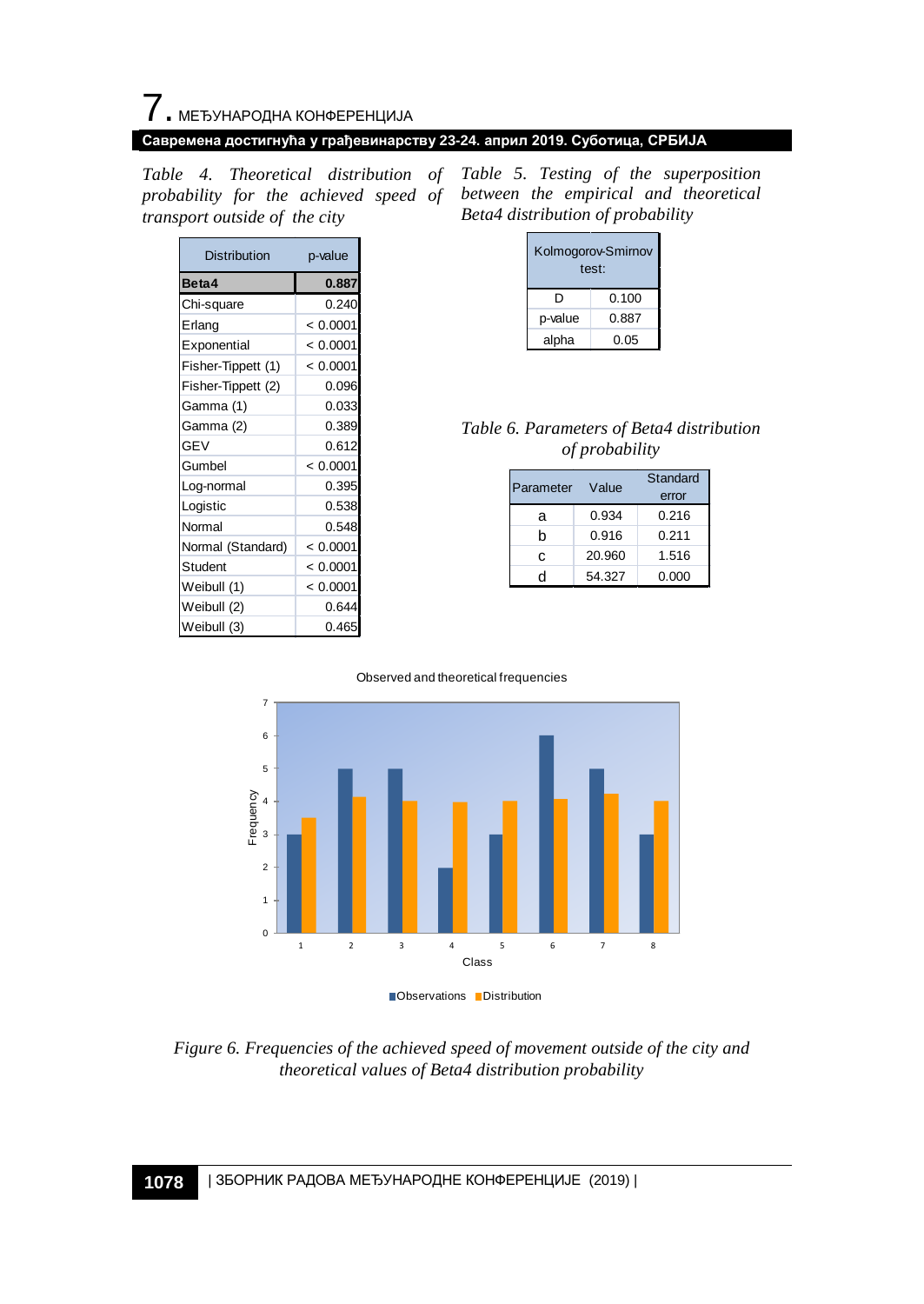**Contemporary achievements in civil engineering 23-24. April 2019. Subotica, SERBIA**



*Figure 7. Histogram of distribution of probability the speed movement realized out of the city and the theoretical values of the Beta4 distribution*

Figure 6 shows the frequencies of the achieved speed when the truck mixers moving out of the city and the theoretical value based on the considered function .

Figure 7 presents the histogram of the probability of the achieved speed and the curve of the Beta4 function in the case of out of the city drive, while Figure 8 shows a cumulative view for the same probability. It can be noted that in this case satisfactory agreement of the empirical distribution with theoretical was achieved, as confirmed by the tests carried out.



*Figure 8. Cumulative presentation of the superposition of empirical and theoretical values of the realized movement speed out of the city*